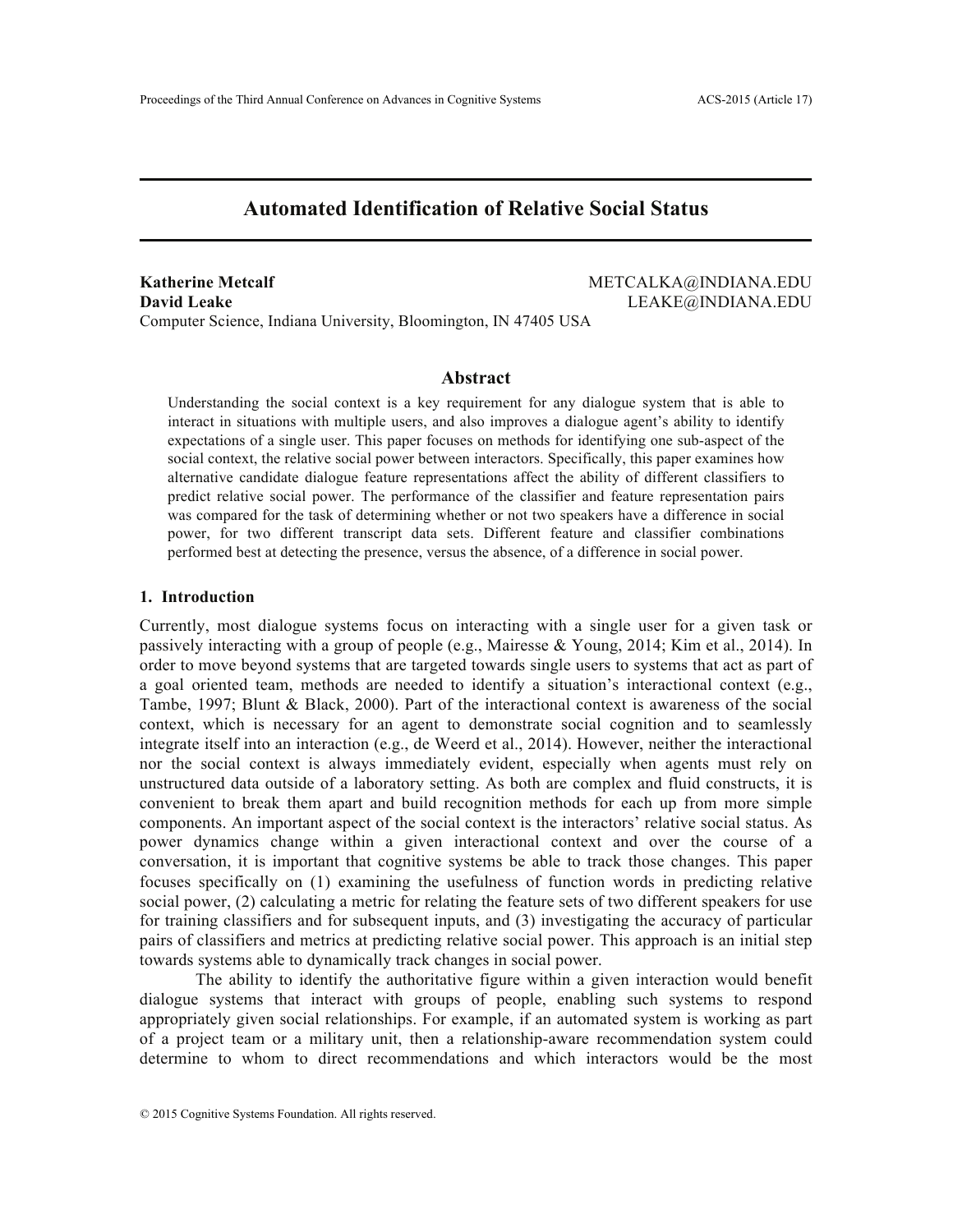acceptable to interrupt or contradict, if needed. The ability to identify social power relations could benefit systems such as, for example, CALO (Tur et al., 2008). The CALO project has focused on building an agent that is able to learn, take orders, and explain its reasoning process in both single and multiuser settings. With the additional capability to infer the social context, such an agent could function as an interactive part of new teams by providing unprompted recommendations based on the current social and interactional contexts.

Conversational dominance is not the same thing as social dominance, but there is a natural link between dominating a conversation and being the dominant interactor (Pennebaker, 2011). Consequentially, previous work on assessing relative social status builds on the idea of conversational dominance, using interactions as the unit of analysis, and bases the relative social status assignment on the presence or absence of dominant/authoritative and deferential features within a given interaction (Fitzsimons & Kay, 2004). Relative social status is treated as manifestations of gestures or enactments of dominance/authority or deference, both of which depend not only on the social situation, but also on the topic and goal of the interaction and the intentions and goals of the individual interactors (Duranti, 1988). The assignment of dominance/authority or deference is variable according to changes in interactor roles and intentions, which may change throughout a single interaction or over the course of a series of interactions. This paper focuses on testing how well different feature representation and classifiers pairs perform at predicting relative social power. This approach allows the performance of the classifier and feature representation pairs at identifying relative social power in general to be examined.

The paper reports on experiments comparing the accuracy of two different classifiers (linear-SVM and random forest) at two different tasks. The first task was identifying whether or not there is a difference in social power between two interactants, and the second task, if there is a difference in social power, is to determine which interactant has more social power. Each classifier was tested with six different interactant relation metrics, each reflecting different possible approaches to relating feature instances of two interactors, a topic that, to our knowledge, has not previously been explicitly studied in the literature. In the experimental results, the random forest classifier performed with the highest accuracy, precision, and recall. No single feature representation or metric provided the best performance across all three tasks, and a number of the classifier and feature representation pairs performed equally well. The difference in the most accurate classifier and feature representation pair for each task suggests a difference in the type of information important to each task, and, thus, to differences in the tasks as well.

# **1.1 Definitions**

This paper is not focused on debating what is meant by social status versus social power versus dominance. Instead it takes a stance that is in line with Danescu-Niculescu and colleagues (2012; Danescu-Niculescu et al., 2013), Kacewicz and colleagues (2014), and Duranti (1988), viewing language as being linked to numerous social psychological events (Fitzsimmons  $\&$  Kay, 2004), which allows it to inform on the roles and relative statuses that are embedded within a group's interactions (Danescu-Niculescu et al., 2012). Relative social power can come from formal, externally imposed roles, such as judge versus lawyer, from the respect one individual has for another, such as between colleagues, or from one interactor being able to deny another interactor something he or she needs (Danescu-Niculescu et al., 2012; Willer, 2006; Giles, 2008). From this perspective social power is fluid and dependent on both time and the goals of an interaction while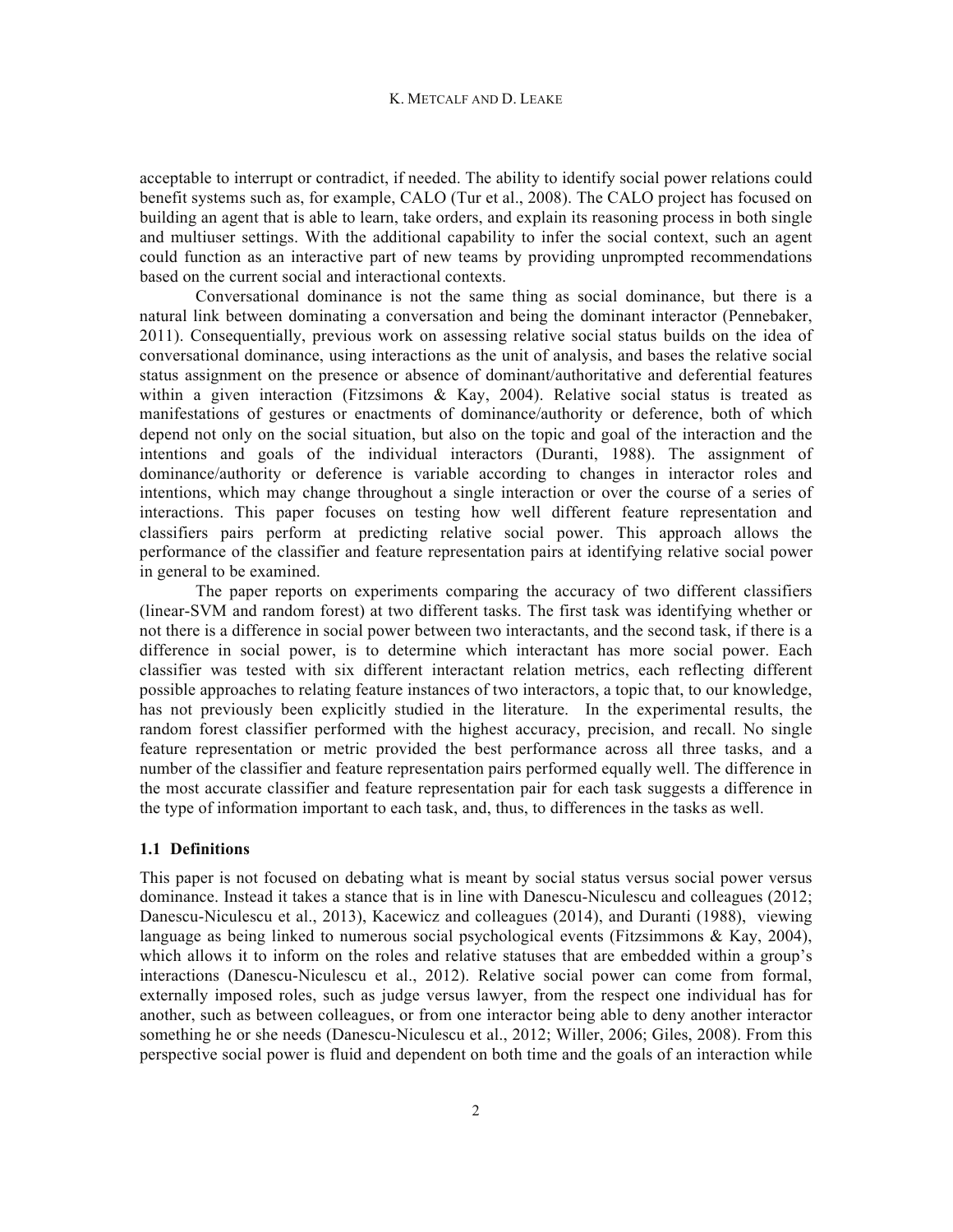still incorporating more long-lasting social statuses. For this reason, this paper focuses on the social power between individual speakers relative to a single interaction, such as meeting someone for the first time, instead of across the entire corpus of interactions.

#### **2. Related Work**

Until recently most of the work on social status focused on social class and was conducted within the context of gender and conversational dominance by looking at variations in language use between classes of people (Ross, 1954; Labov, 1966; Lakoff, 1975; Macaulay, 1977; Romaine, 2002; Rowe et al., 2007; Bramsen et al., 2011). Work on identifying power differences within a conversation is now carried out at the interaction level when identifying which speaker had the most influence (Rienks et al., 2006; Biren et al., 2012; Nguyen et al., 2014; Prabhakaran & Rambow, 2013), identifying leadership roles (Huffaker, 2010), and disambiguating social power (Danescu-Niculescu et al., 2012; Danescu-Niculescu et al., 2013; Prabhakaran & Rambow, 2013). Popular interactional domains include work meetings, political debates, and Supreme Court hearings, with a significant focus on online discussions.

Social status and social class identification have been approached by examining individuals' language features, grouping the individuals based on known characteristics, and then comparing the presence of language features across the groupings. The meaningful features identified with these approaches range from linguistically based function and content words (Pennebaker, 2011) to dialogue and conversation based turn taking (including number of turns) and turn length (Zimmerman & West, 1975; West & Garcia, 1988; Itakura, 2001), turn type (Mazur & Cataldo, 1989; Rienks et al., 2006; Biren et al., 2012; Nguyen et al., 2014), speech act features, degree of politeness (Locher, 2004), and language coordination (Gonzales et al., 2009; Danescu-Niculescu et al., 2011; Danescu-Niculescu et al., 2012; Danescu-Niculescu et al., 2013; Moon et al., 2014; Guo et al., 2015). To our knowledge, the productivity of function word linguistic features alone as a predictor of relative social status has not yet been examined. By examining differences in function word usage, the approach developed in this paper models participants directly instead of modeling the interaction and how participants fit into the interaction.

# **3. Representing Feature Sets and Feature Set Differences**

We describe the representation of the input to the classifiers in two parts. As will be discussed in section 3.1, function-word-count feature-vectors were used to represent the feature sets of individual speakers. As will be discussed in section 3.2, the differences in feature production between two speakers were represented using various component-wise difference functions. Representing differences in feature production between two speakers was a key focus for this paper, as the way the differences are represented needs to have some relation to the important differences between the two speakers and what is means to have differences in speech production.

### **3.1 Linguistic Features**

Individual speakers were represented with vectors whose components were the counts of thirteen different linguistic features: articles, conjuncts, quantifiers, auxiliary verbs, prepositions, firstperson pronouns, singular first-person pronouns, plural first-person pronouns, second-person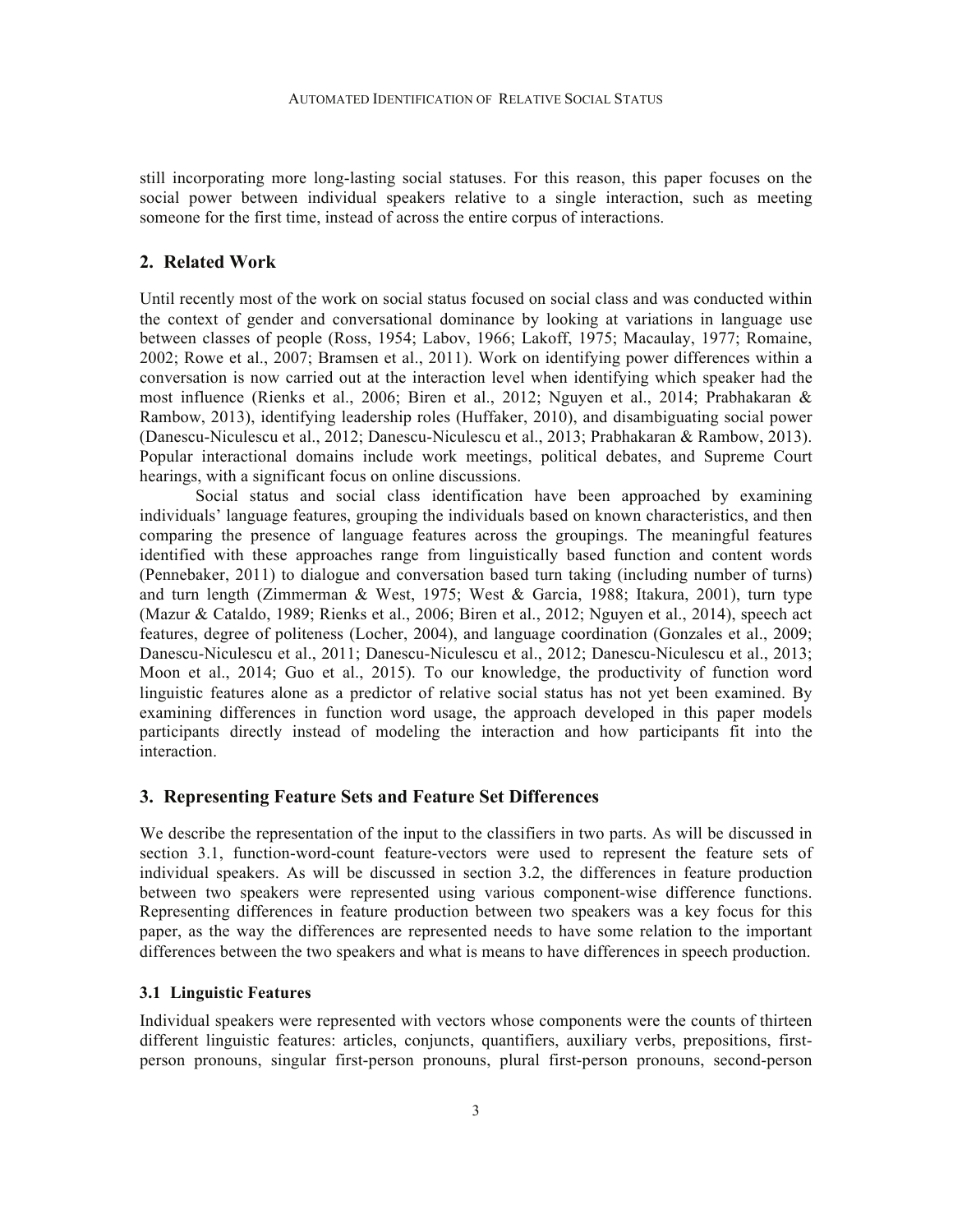#### K. METCALF AND D. LEAKE

pronouns, third-person pronouns, singular pronouns, plural pronouns, and the total number of pronouns. Each linguistic feature represented the number of times speaker produced a given category of function word. The linguistic features were chosen based on work by Pennebaker and his colleagues (Chung & Pennebaker, 2007; Pennebaker 2011; Kacewicz et al., 2014;), which identified function words as meaningful features for social power differentiation.

*Table 1*. The feature comparison metrics used to compare the individual feature instances between two speakers.

| Type                              | Description                                                                                                                                                                                                                                                 |
|-----------------------------------|-------------------------------------------------------------------------------------------------------------------------------------------------------------------------------------------------------------------------------------------------------------|
| Canberra                          | The Canberra distance between the two speaker vectors.                                                                                                                                                                                                      |
| Euclidean Feature Vector          | The Euclidean distance between the two feature vectors.                                                                                                                                                                                                     |
| Pos-Neg Euclidean<br>Feature Pair | The Euclidean distance between each of the two speakers' feature<br>pairs. The Euclidean distance is made negative in cases where<br>speaker two had a greater number of feature instances.                                                                 |
| Euclidean Feature Pair            | The Euclidean distance between each of the two speakers' feature<br>pairs.                                                                                                                                                                                  |
| Delta                             | The absolute distance between each of the two speakers' feature<br>pairs.                                                                                                                                                                                   |
| <b>GTLT</b>                       | Assembles a vector with one component per feature, each<br>component representing a comparison between that feature's<br>frequency for the two speakers. If speaker one has more instances of<br>a given feature, the value is 1; otherwise the value is 0. |

Although Pennebaker and his colleagues identified a number of features, the only features used in this experiment were function words. This decision was based on the relative stability of such linguistic features and the ease with which the features could be extracted. The criterion of stability of feature production aimed at using features that are less likely to change over time, as the language continues to evolve, and are, therefore, relatively more stable, which excluded the use of any type of morpheme or lexicon-based analysis as specific word meanings and usage vary with time. This meant that any feature requiring a dictionary or lexicon lookup was not used, such as emotion or cognitive words. Ease of feature extraction was seen to be important because of the eventual goal of online relative power identification. If a feature is too slow to be identified and extracted, then the online performance of the system can decrease and the system may not me able to keep up with the situation at hand.

#### **3.2 Feature Vector Differences**

Six methods for calculating feature differences were tested for how productively they associated the linguistic feature instances produced by one speaker with the speaker instances produced by another speaker (Table 1). The goal was to find the best way to calculate the distance between features produced by two different speakers. For each feature representation, the difference or distance is always calculated relative to one of the speakers, designated as speaker X and the other speaker was designated as speaker Y. This means that the question answered by the classifiers is, "Does speaker X have a more social power than speaker Y?" The designation of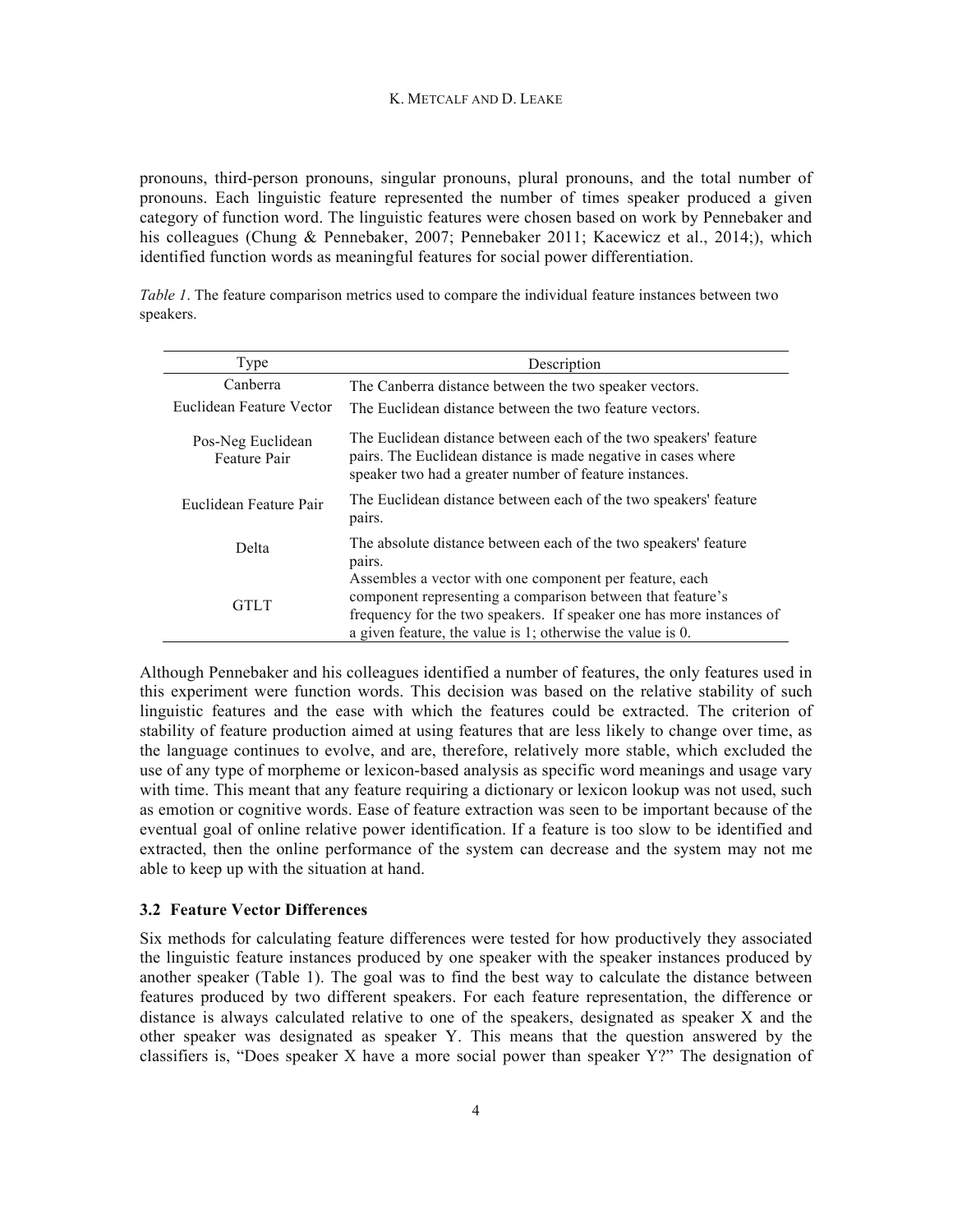speaker X versus speaker Y is arbitrary and merely determines which speaker's value fills the x versus y arguments of the distance metrics. For this study, each speaker pair was evaluated twice so that each speaker was assigned to both X and Y. This was done to make sure that the assignment could be done arbitrarily without impacting the results of the classifiers. It was found that the speakers from a given pair could be arbitrarily assigned to either speaker X or speaker Y. without affecting the performance of the classifiers.

The difference calculation methods fall into one of two categories, representing the difference in the production of each feature or the difference in the overall feature production.

|                 | csc    |       | Total  |
|-----------------|--------|-------|--------|
| Interactions    | 325    | 60    | 385    |
| <b>Speakers</b> | 204    | 75    | 279    |
| Utterances      | 886433 | 68759 | 955192 |

*Table 2*. Number of interactions, speakers, and utterances in each of the corpora.

The overall feature production values were calculated using distance metrics that compressed the feature sets into the single value of the distance between the two feature vectors, in contrast to the feature level metric, which maintains the 14 distinct linguistic features.

To compare the feature sets, a distance value was calculated using the Canberra Distance formula (Lance & Williams, 1967), where speaker X is p and speaker Y is q, and using the Euclidean distance, where speaker X is  $(x_1, y_1, z_1, ...)$  and speaker Y is  $(x_2, y_2, z_2, ...)$ . The Canberra Distance Formula finds the distance between two vectors, p and q, in a *n*-dimensional real-vector space<sup>1</sup>. For the Euclidean distance calculation, the linguistic features were treated as forming a 14-dimensional space. The four feature-level vector representations calculated the difference or distance between the individual feature points and represents, (1) the absolute difference between each feature value ( $[s_1f_1 - s_2f_1, \ldots, s_1f_{14} - s_2f_{14}]$ ); (2) whether or not speaker X has more instances of a feature, where 1 indicates that speaker X has more instances and 0 indicates that speaker X does not have more instances; (3) the Euclidean distance between speaker X and speaker Y feature instances, where the x and y for a given feature are both that feature's value; and (4) the Euclidean distance between speaker X and speaker two's feature instances, but with a negative value is assigned for those feature pairs where speaker Y has more instances than speaker X.

# **4. Data Sets**

|<br>|<br>|

The experiments were conducted using two data sets, the ICSI Meeting transcripts (Janin et al., 2004) and the Cornell Supreme Court Trial transcripts (Danescu-Niculescu-Mizil et al., 2012). Both data sets contain the transcripts of face-to-face interactions within which the relative social power is in largely contingent upon the roles played by each individual. The adherence to topic and goal oriented power relations make these appropriate corpora with which to test the

$$
d(p,q) = \sum_{i=1}^{n} \frac{|p_i - q_i|}{|p_i| + |q_i|}.
$$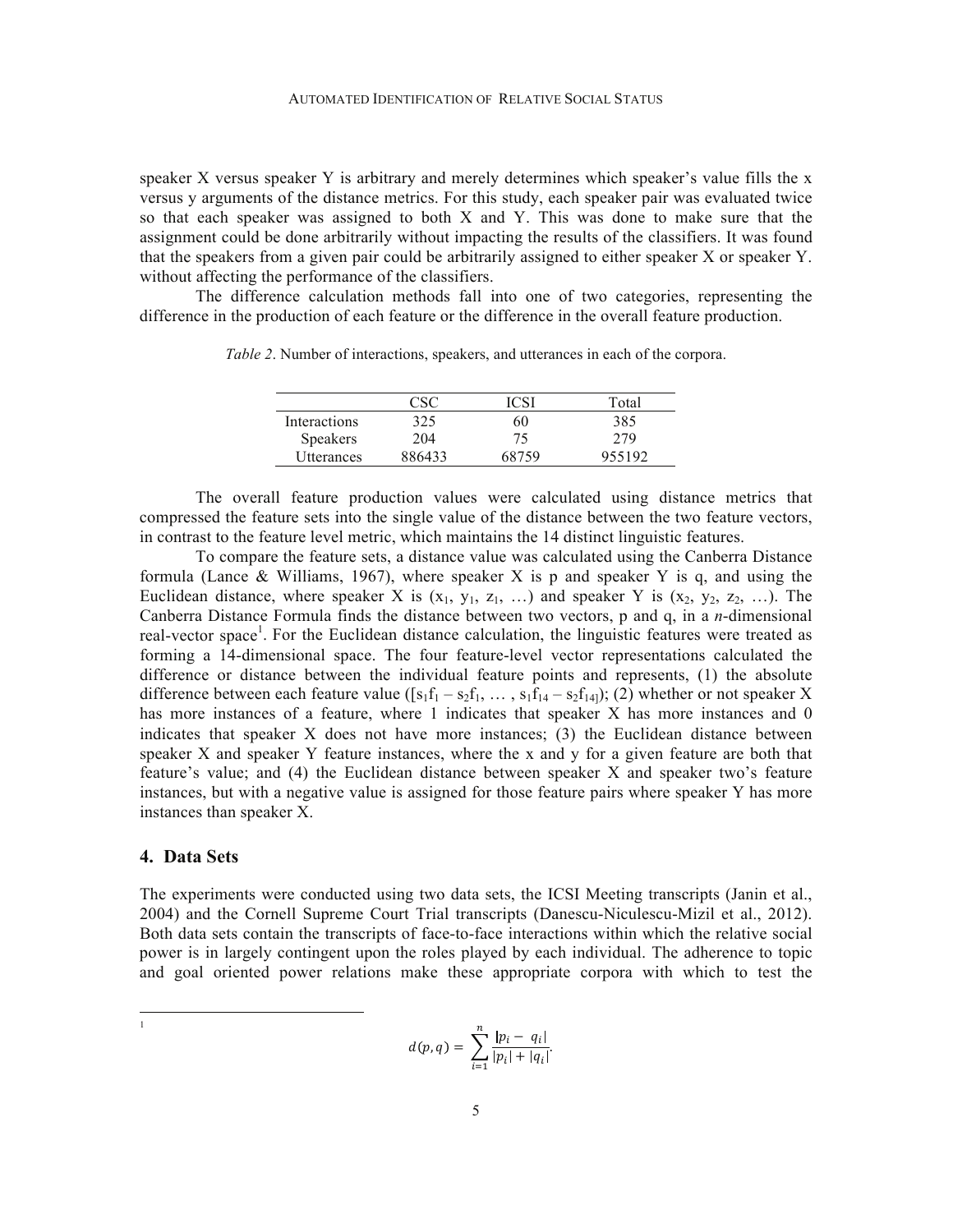#### K. METCALF AND D. LEAKE

feasibility of the different feature set representations. Differences in social power were assigned according to each speaker's official rank, for example, professor versus undergraduate. Together the corpora consist of 204 interactions (i.e. trials or meetings), 325 different speakers, and 10 different social positions (i.e. judge, lawyer, Professor, PhD student, and undergrad), which allows for a varied distribution of feature instances and power relations by providing examples of interactions that occur within and outside of static power structures that are the primary source of power differences (Table 2). One potential issue with using face-to-face interactions is that the speakers were able to enact and communicate relative social power with non-linguistic features, such as gesture and bodily positioning. This means that the productivity of a given linguistic feature might be contingent upon the co-production of a non-linguistic feature. Consequently, productive feature sets from these data sets might not transfer well to other domains where interactions are not face-to-face.

# **5. Evaluation**

Descriptive statistics were calculated to assess how well each of the feature set representations correlated with the social power class assigned to each speaker pair. A goal of this analysis was to identify a subset of speaker pairs such that the difference in feature production was not significantly correlated with the social power class assigned to the pair. The identification of this subset was expected to give an indication of the extent to which feature production needs to differ between two speakers in order to indicate a difference in social power. The analysis was conducted on the two data sets, comparing the relationship between each of the six feature set types and between the features and their associated classification category. The analysis was done both within and across the datasets. For this analysis, the power relation classifications were treated as the independent variable and the features of the feature instances were treated as the dependent variables.

#### **5.1 Correlation of Feature Set Representations with Classifications**

A Mann-Whitney-Wilcoxon Rank Sum test and a One-Way ANOVA were used to analyze the relationship between the social power classification and each of the feature values used to measure the distance between the two speakers. For each distance metric, both those distance measures between the individual speaker vectors and those between each of the features in the feature vectors, the feature vectors were tested to see how well they correlated with the social power classification assigned to each speaker pair. All of the feature-set level representations were significantly correlated with the associated classification ( $p < 0.001$ ), and all of the feature-by-feature representations had at least 50% of the feature types significantly correlated with the associated classification ( $p < 0.001$ ). This finding was particularly interesting as Pennebaker and colleagues (Chung & Pennebaker, 2007; Pennebaker, 2011; Kacewicz et al., 2014) identified first-person singular pronouns as the feature word most highly correlated with greater social power, whereas this study did not find first-person singular pronouns to be more highly correlated with the social power assignment than any other feature. The differences in correlations could point to a difference in social power related features when produced through a written versus spoken medium; namely, given the lack of other clues, language that emphasizes social power differences is more prominent in written versus spoken language as there are no accompanying physical traits. It would be interesting to see if this difference holds between in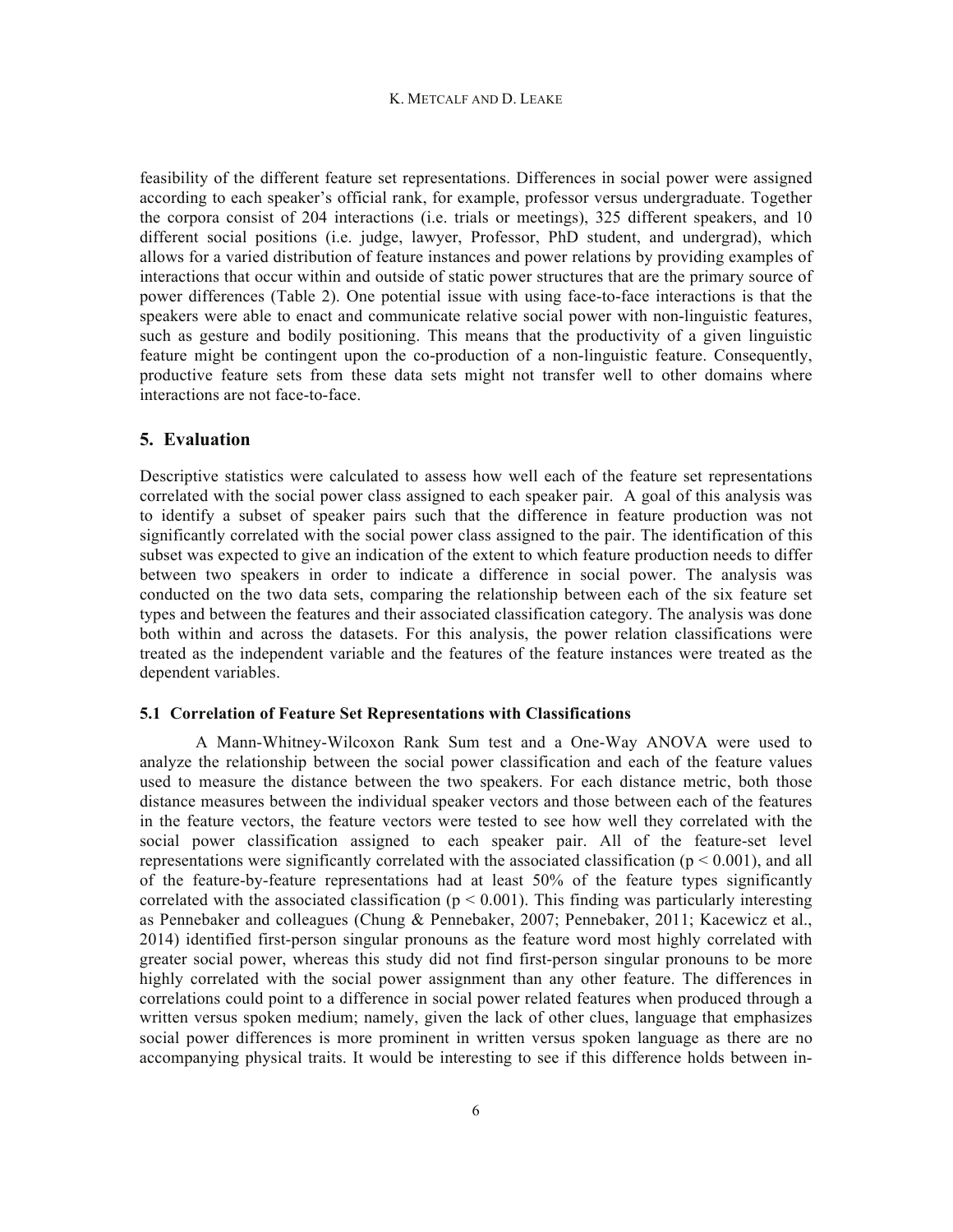person spoken interactions and spoken interactions that are conducted at a distance, such as when making a telephone call.

#### **5.2 Level of Feature Differences Needed to Indicate Power Differences**

We anticipated that those speaker pairs whose difference in feature production deviated the most from the mean would be less likely to exhibit the same, strong distributional correlation with the classifications and would be less distinct from one another. For this analysis, the feature production values for each of the social power classes were treated as a population; therefore, the aim was to identify those speaker pairs whose feature production deviated the most from the mean of the population. The question to address was, "To what extent do feature instances have to differ between two speakers for the features to indicate a difference in power?" Therefore, those speaker pairs who had different relative social power were treated as one class, regardless of which speaker had more power.

Interestingly, our tests did not identify a set of cases for which the features were not distinctly correlated with the difference in power and were not statistically distinct from one another. Such a set of cases was needed in order to examine the extent to which feature production needs to differ so as to indicate a difference in social power. These results suggest a categorical use of power features instead of continuous, however this interpretation seems counter intuitive. For that reason, this is an area that requires a more targeted examination.

#### **6. Classifiers**

The classification task had two components, identifying whether or not there is a difference in social power and, if there was a difference, identifying who had more power. The task of identifying who had more relative social power was broken into two sub-classification tasks, (1) whether or not speaker X had more power and (2) whether or not speaker Y had more power; this decomposition was used so that all of the classification tasks could be binary classifications. The productivity of each of the feature sets was compared across two different classifiers: random forest and linear support vector machine. The classifiers were trained and tested on each of the six feature representations with one classifier for each binary classification: (1a) speaker X has more power, (1b) speaker Y has more power, and (2) speakers X and Y have the same amount of power. In total, 36 binary classifiers were built using Scikit-Learn (Pedregosa et al., 2011).

 Each of the classifier models was validated with a 10-fold cross-validation procedure and was trained and tested on the combined ICSI Meeting (Janin et al., 2004) and Cornell Supreme Court (Danescu-Niculescu-Mizil et al., 2012) corpus. The support vector machine was built using Scikit-Learn with a linear kernel and a c-value of one. The random forest classifier was built using Scikit-Learn with ten estimators. Each of the models was evaluated according to accuracy, precision, recall, and F1-score.

#### **7. Results**

No single classifier and feature set representation performed best at all of the classification tasks (Table 3; Table 4).

# **7.1 Classifier One: Speaker X**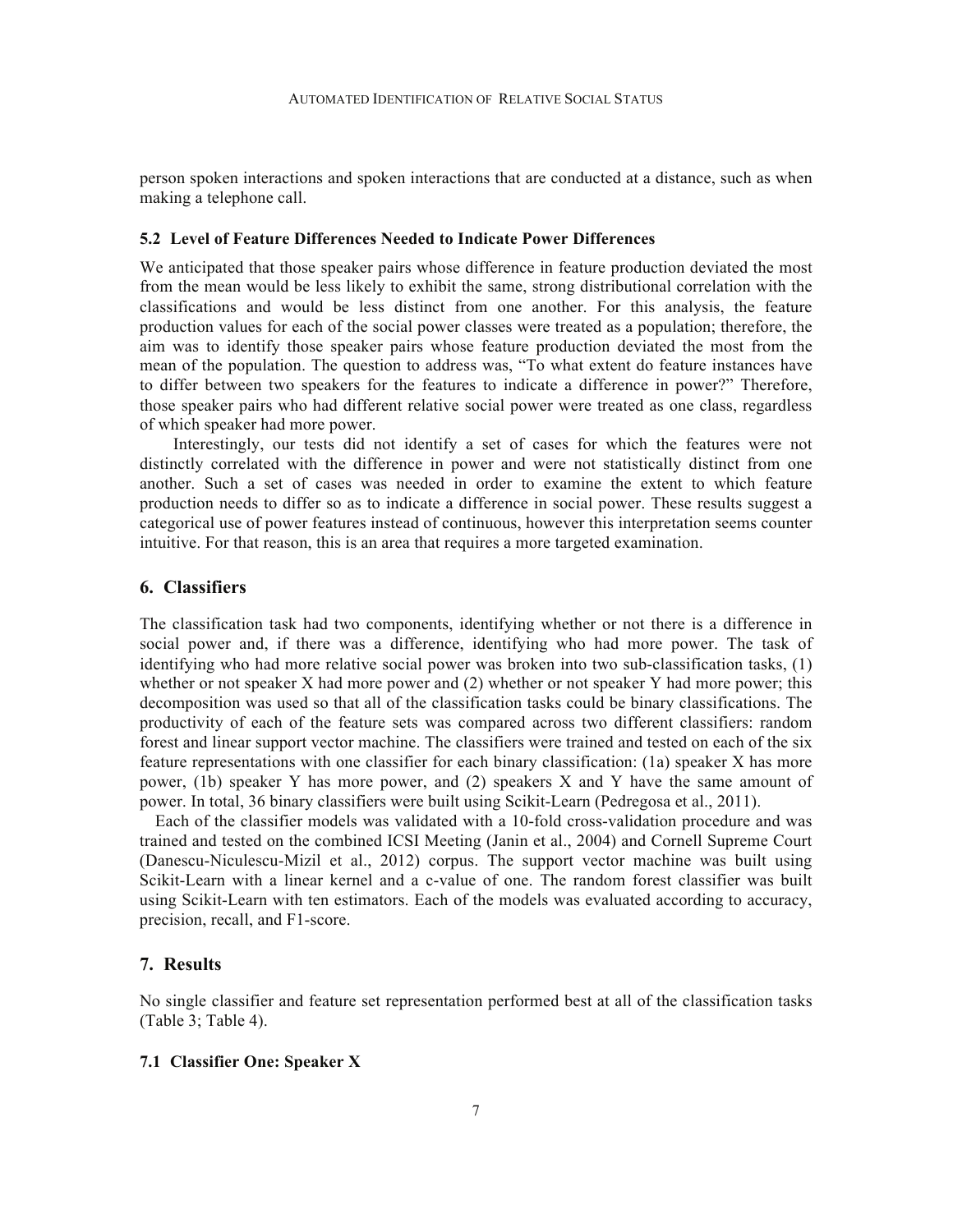For the task of classifying speaker X as having more power, three of the classifier and feature representation pairs performed equally well when rounded out to the  $8<sup>th</sup>$  decimal place: (1) Random Forest Classifier with the Delta feature set (*accuracy* = 0.99; *precision* = 0.99; *recall* = 0.99; *f-score* = 0.99); (2) Random Forest Classifier with the GTLT feature set (*accuracy* = 0.99; *precision* = 0.99; *recall* = 0.99; *f-score* = 0.99); and (3) SVM with the GTLT feature set  $(acurar = 0.99$ ; *precision* = 0.99; *recall* = 0.99; *f-score* = 0.99). The equivalent performance of the Random Forest classifier with the two feature representation pairs is not surprising, as the two feature representations encode the same relationship. The performances of the GTLT feature set can be explained in the same way. It is interesting to note that Random Forest with the Pos-Neg Euclidean Feature Pair (*accuracy* = 0.99; *precision* = 0.99; *recall* = 0.99; *f-score* = 0.99) did not perform significantly worse than the three top performing classifier and feature representation pairs. The similar performance may be due to the similar way in which it represents the relation between the feature sets.

| Speaker One Has More Power     | precision | recall   | accuracy | f1       |
|--------------------------------|-----------|----------|----------|----------|
| Canberra                       | 0.963     | 0.826    | 0.908    | 0.889    |
| Euclidean Feature Vector       | 0.038     | 0.003    | 0.554    | 0.005    |
| Pos-Neg Euclidean Feature Pair | 0.987     | 0.897    | 0.949    | 0.940    |
| Euclidean Feature Pair         | 0.037     | 0.003    | 0.554    | 0.006    |
| Delta                          | 0.987     | 0.897    | 0.949    | 0.940    |
| <b>GTLT</b>                    | 0.999     | 0.999    | 0.999    | 0.999    |
| Speaker Two Has More Power     |           |          |          |          |
| Canberra                       | 0.964     | 0.826    | 0.908    | 0.889    |
| Euclidean Feature Vector       | 0.038     | 0.002    | 0.554    | 0.004    |
| Pos-Neg Euclidean Feature Pair | 0.988     | 0.898    | 0.949    | 0.940    |
| Euclidean Feature Pair         | 0.129     | 0.002    | 0.553    | 0.005    |
| Delta                          | 0.988     | 0.898    | 0.949    | 0.940    |
| <b>GTLT</b>                    | 0.804     | 0.999    | 0.890    | 0.891    |
| <b>Equivalent Power</b>        |           |          |          |          |
| Canberra                       | $\theta$  | $\theta$ | 0.890    | $\theta$ |
| Euclidean Feature Vector       | 0.880     | 0.937    | 0.979    | 0.903    |
| Pos-Neg Euclidean Feature Pair | $\theta$  | 0        | 0.890    | $\theta$ |
| Euclidean Feature Pair         | 0.861     | 0.939    | 0.976    | 0.894    |
| Delta                          | 0         | 0        | 0.890    | 0        |
| <b>GTLT</b>                    | 0         | 0        | 0.890    | 0        |

*Table 4*. Performance of the support vector classifier with each of the feature representations.

*Table 3*. Performance of the random forest classifier with each of the feature representations.

| Speaker One Has More Power     | precision | recall | accuracy |        |
|--------------------------------|-----------|--------|----------|--------|
| Canberra                       | 0.987     | 0.983  | 0.987    | 0.984  |
| Euclidean Feature Vector       | 0.104     | 0.091  | 0 1 9 9  | 0.096  |
| Pos-Neg Euclidean Feature Pair | 0.999     | 0.999  | 0.999    | 0.999  |
| Euclidean Feature Pair         | 0.097     | 0.076  | 0.196    | 0.0851 |
| Delta                          | 0.999     | 0.999  | 0.999    | 0.999  |
| GTLT                           | 0.999     | 0.999  | 0.999    | 0.999  |
|                                |           |        |          |        |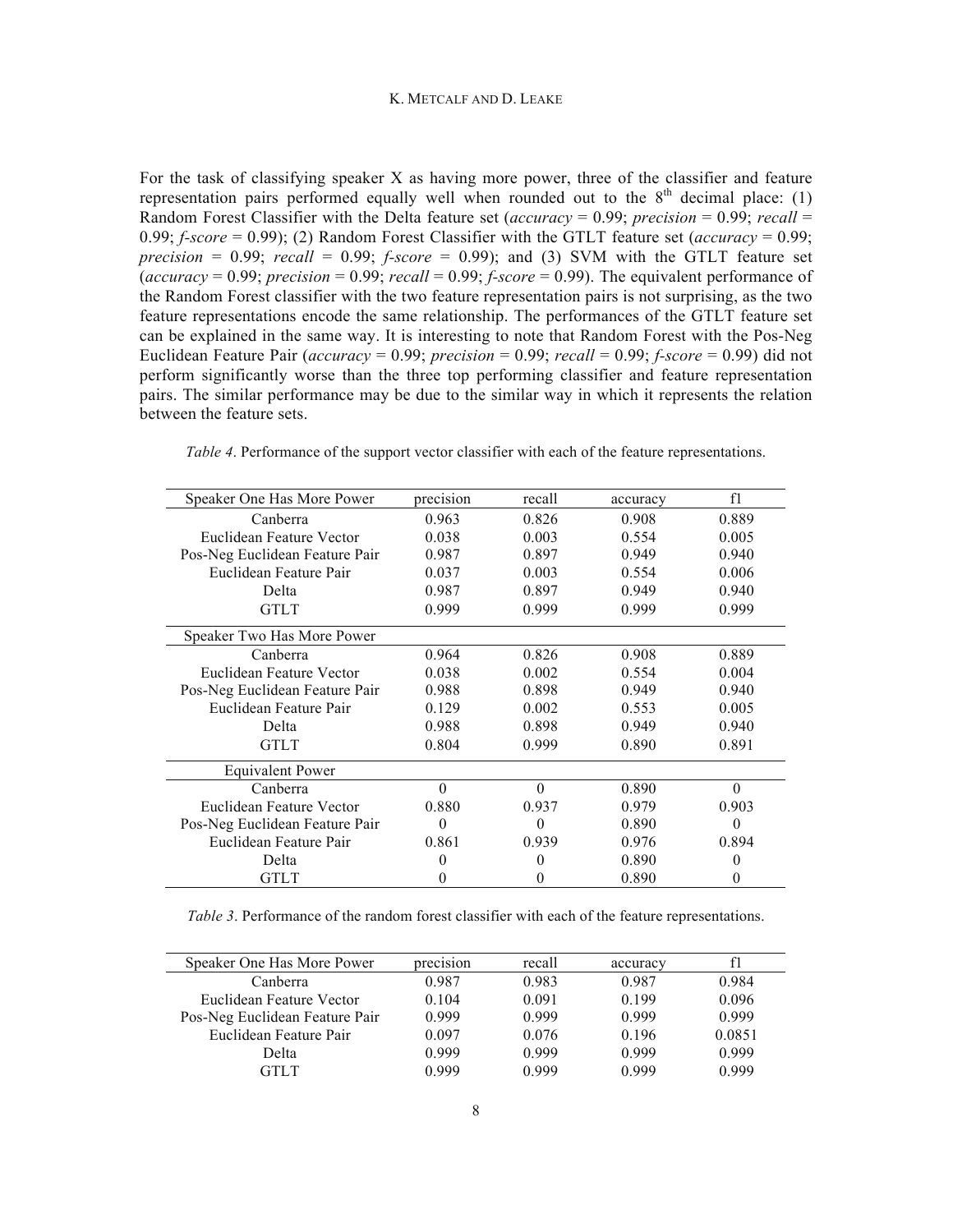| Speaker Two Has More Power     |       |        |       |       |
|--------------------------------|-------|--------|-------|-------|
| Canberra                       | 0.988 | 0.985  | 0.987 | 0.986 |
| Euclidean Feature Vector       | 0.097 | 0.088  | 0.197 | 0.095 |
| Pos-Neg Euclidean Feature Pair | 0.999 | 0.999  | 0.999 | 0.999 |
| Euclidean Feature Pair         | 0.098 | 0.077  | 0.194 | 0.079 |
| Delta                          | 0.999 | 0.999  | 0.999 | 0.999 |
| <b>GTLT</b>                    | 0.809 | 0.996  | 0.893 | 0.893 |
| Equivalent Power               |       |        |       |       |
| Canberra                       | 0.981 | 0.980  | 0.996 | 0.982 |
| Euclidean Feature Vector       | 0.991 | 0.975  | 0.997 | 0.983 |
| Pos-Neg Euclidean Feature Pair |       | 0.9890 | 0.999 | 0.997 |
| Euclidean Feature Pair         |       |        |       |       |
| Delta                          |       | 0.994  | 0.999 | 0.996 |
| GTLT                           | 0.253 | 0.043  | 0.894 | 0.070 |



*Figure 1*. Average accuracy across the classifiers using the three types of distance metrics where "=" indicates that speakers one and two had the same power, "<" indicates that speaker two had more power, and ">" indicates that speaker one had more power.

# **7.2 Classifier Two: Speaker Y**

 For the task of classifying speaker Y as having more power, the Random Forest Classifier with the Delta feature set (*accuracy* = 0.99; *precision* = 0.99; *recall* = 0.99; *f-score* = 0.99) performed the best. The precision of the Random Forest with Delta set differed from the Random Forest with Pos-Neg Euclidean Feature Pair set by less than 0.001. We believe that the lack of a significant difference between the two feature representations is because the two metrics represent approximately the same type of relationship between the two feature sets; the two methods for calculating the differences differ only slightly (ie. (spkr<sub>1</sub>feat<sub>i</sub> – spkr<sub>2</sub>feat<sub>i</sub>) versus ((spkr<sub>1</sub>feat<sub>i</sub> –  $\text{spkr}_2\text{feat}_i^2$ <sup>1/2</sup>).

# **7.3 Classifier Three: Equivalent Power**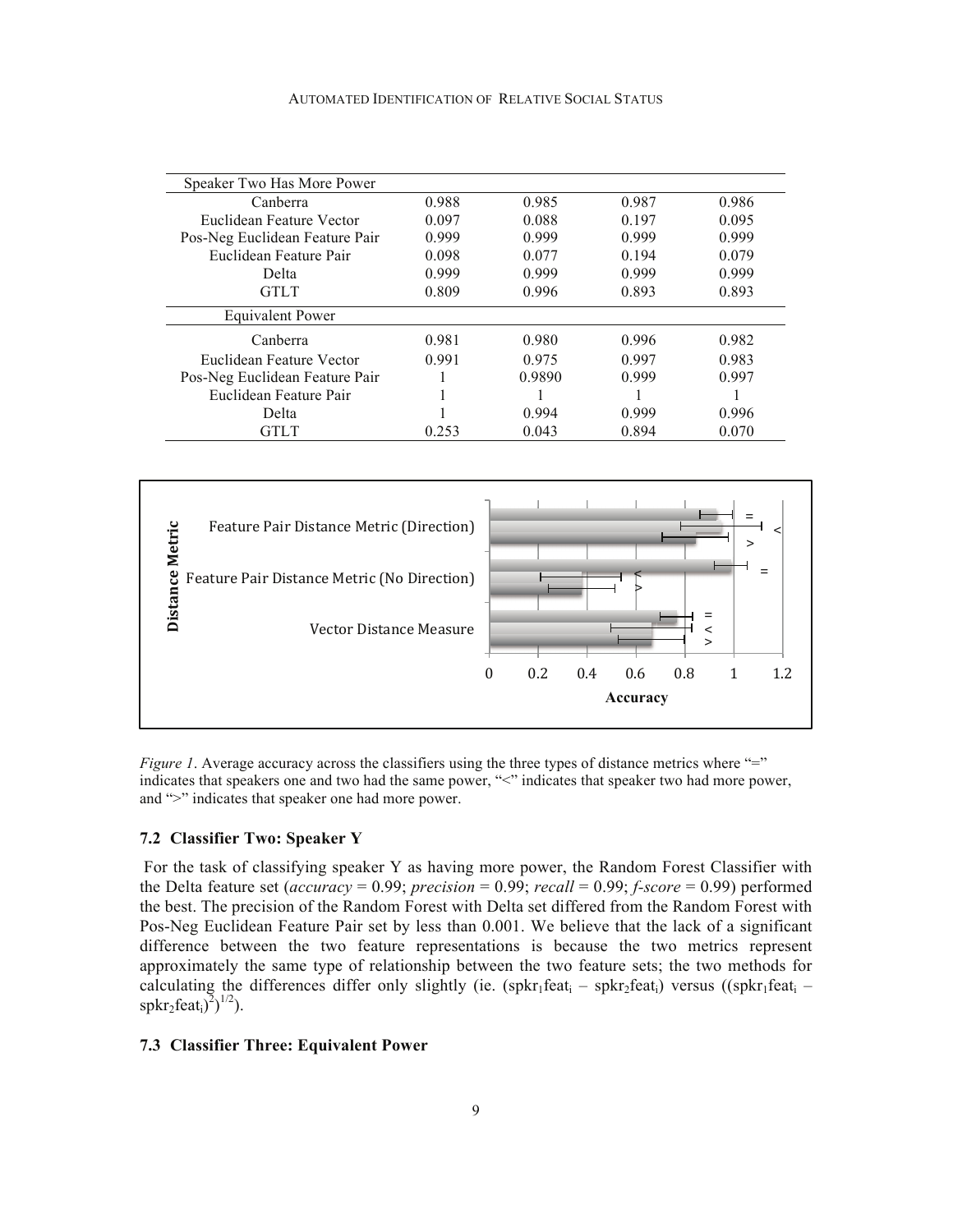For the task of classifying speakers X and Y as having the same power, the Random Forest classifier with the Euclidean Feature Vector metric (*accuracy* = 1; *precision* = 1; *recall* = 1; *fscore* = 1) had the best performance. However, the Random Forest classifier and Pos-Neg metric  $(accuracy = 0.99$ ; *precision* = 0.99; *recall* = 0.99; *f-score* = 0.99) did not perform significantly worse than the Random Forest with the Euclidean metric.

# **7.4 Results Summary**

Although the majority of the classifier and feature pair metrics performed well (*accuracy > 0.89*), four of the classifier and feature metric pairs performed with below 20% accuracy and four others performed with below 60% accuracy. The Euclidean Feature and Vector distance metrics did not perform well at tasks one or two. We hypothesize that this is because the two measures did not represent the direction of the difference in feature production (who had more power), which has been considered a key aspect in identifying differences between speakers (Pennebaker et al., 2007). However, the Euclidean Vector distance metric had the highest performance for the SVM classifier (*accuracy* = 0.98; *precision* = 0.90; *recall* = 0.88; *f-score* = 0.94) and the Euclidean Pair distance metric had the best performance for the Random Forest classifier for task of determining whether or not the speakers have the same social power. We hypothesize that this is because the direction of the difference in not meaningful, only the size. Therefore, removing the direction of the difference could reduce a potentially confounding feature. These results indicate that when identifying a difference in social power, representing the magnitude of the difference is the meaningful, whereas when determining who has the more social power, the direction of the difference is most meaningful.

# **8. Discussion**

The results of the classifier and representation pairs indicate that certain feature representations better capture differences in social power and that differences in social power can be reliably classified (Figure 1). Additionally, the suitability of these feature representations for achieving high performance at this task suggests that they might also be useful in identifying other aspects of the social context, such as quality of relation and relationship type.

The performance of the classifier and distance metric pairs suggests that, in general, a Random Forest classifier performs better, and that its performance is maximized by the Pos-Neg Euclidean metric. The majority of the best performing feature representations for classification task one contain information about the differences in production for each feature between the two speakers. The top performing feature representations for classification task one represent both the size of the difference in the production of each feature and the direction of the difference (negative when speaker two has more instances), whereas as the best performing feature representation for classification task two represented the difference between the feature sets.

The differences in feature performance suggest that in cases where there is a power difference, representing the feature differences on more than one dimension and with direction produces higher performance; size and direction of feature differences are important. In detecting cases where there is not a power difference, a more general, single measure of the difference produces the highest performance, which implies that the size of the a general difference in feature production is important, but not the direction. Additionally, the difference in best performing feature representation between classifiers one and two and classifier three indicates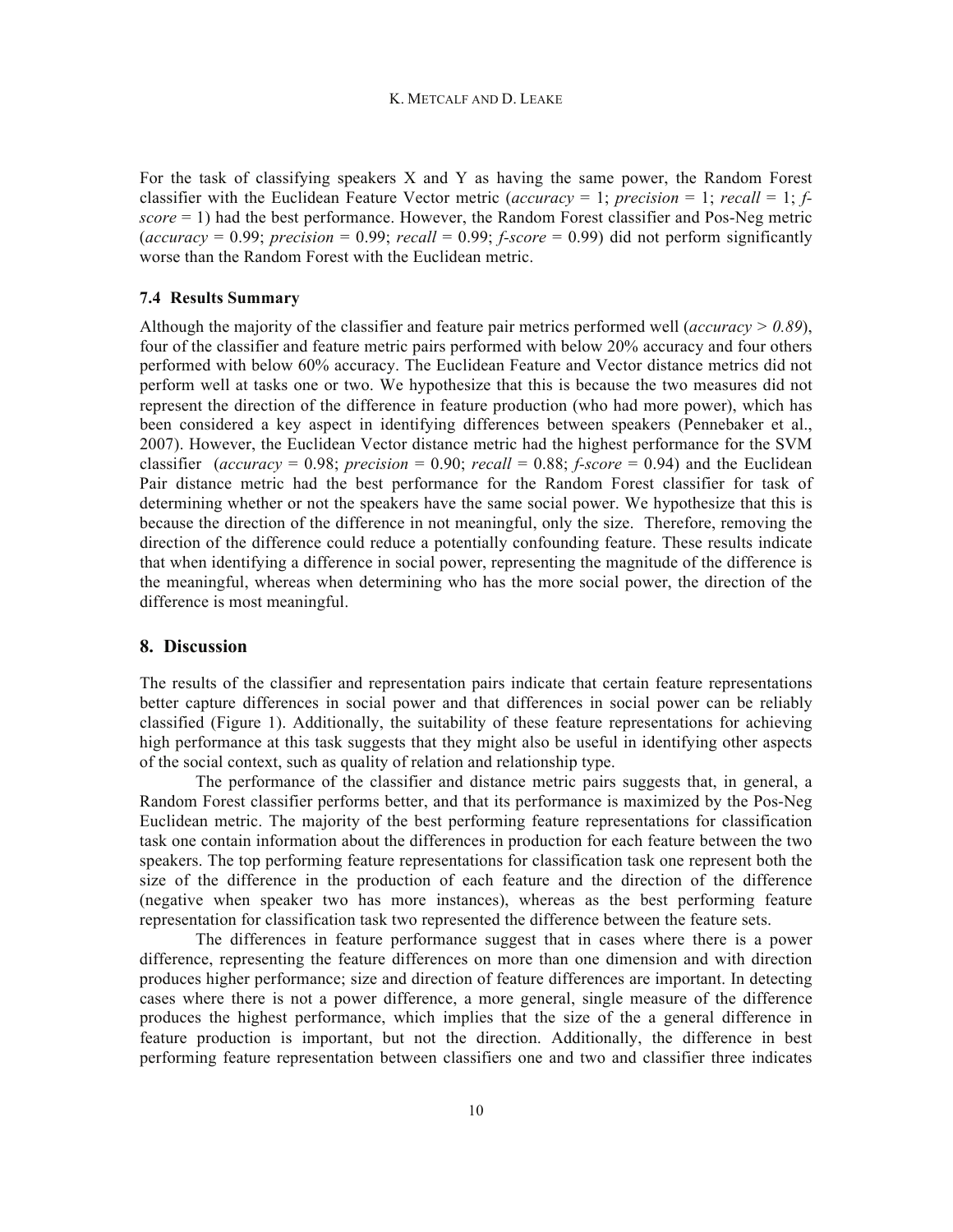that a subset of the linguistic features might be more meaningful than others when predicting who has more power, which could be why metrics that represented individual feature difference performed better at this task.

#### **8.1 Future Directions**

This paper examines the ability of different productive feature representations and classifiers to predict relative social power, using data from an entire transcript of an interaction. However, tracking changes in relative social power within a single interaction is an important task for a situated, interactive dialogue agent, so is a promising direction for future research.

Identifying differences in relative social power is one aspect of interactional context, which is itself just one aspect of the social context. These results suggest that relative social power can be reliably used as feature in relationship classification and in interpreting the social and interactional context, as a result, the next step is to examine how well these classifier and feature representation pairs perform when tracking changes in relative social power within an interaction, investigate generalizing the classifier and feature representation pairs to other aspects of relationship classification, such as relation quality and type, and to develop a high-performance relationship classifier that can be implemented as part of a dialogue system.

#### **9. Conclusion**

ICSI meeting and Supreme Court trial transcripts were used to test the ability of different classifier and feature representation pairs to accurately predict differences in social power. Classifier and feature representation pairs were identified that are able to classify social power with a high level of accuracy. At the first classification task, determining whether there is a power difference, those feature representations that contained information about both the direction and size of the each of the feature instances performed the best. For the second classification task, determining whether there is no power difference, feature representations that contained information about only the size of the difference performed the best. This difference in which feature representations have the highest performance points to differences in the two classification tasks and the manifestations of whether a person has more power in terms of linguistic feature sets. Overall, the high accuracy of the classifier and feature representation pairs suggests that relative social status is a feature that could be reliably identified and used by higher order social classification and dialogue systems.

#### **References**

- Berry, P. M., Gervasio, M., Peintner, B. & Yorke-Smith, N. (2011). PTIME: Personalized assistance for calendaring. *ACM Transactions on Intelligent Systems and Technology*, 2, 40:1-40:22.
- Biran, O., Rosenthal, S., Andreas, J. McKoewn, K. & Rambow, O. (2012). Detecting influencers in written online conversations. In *Proceedings of the workshop on language in social media (LSM)*.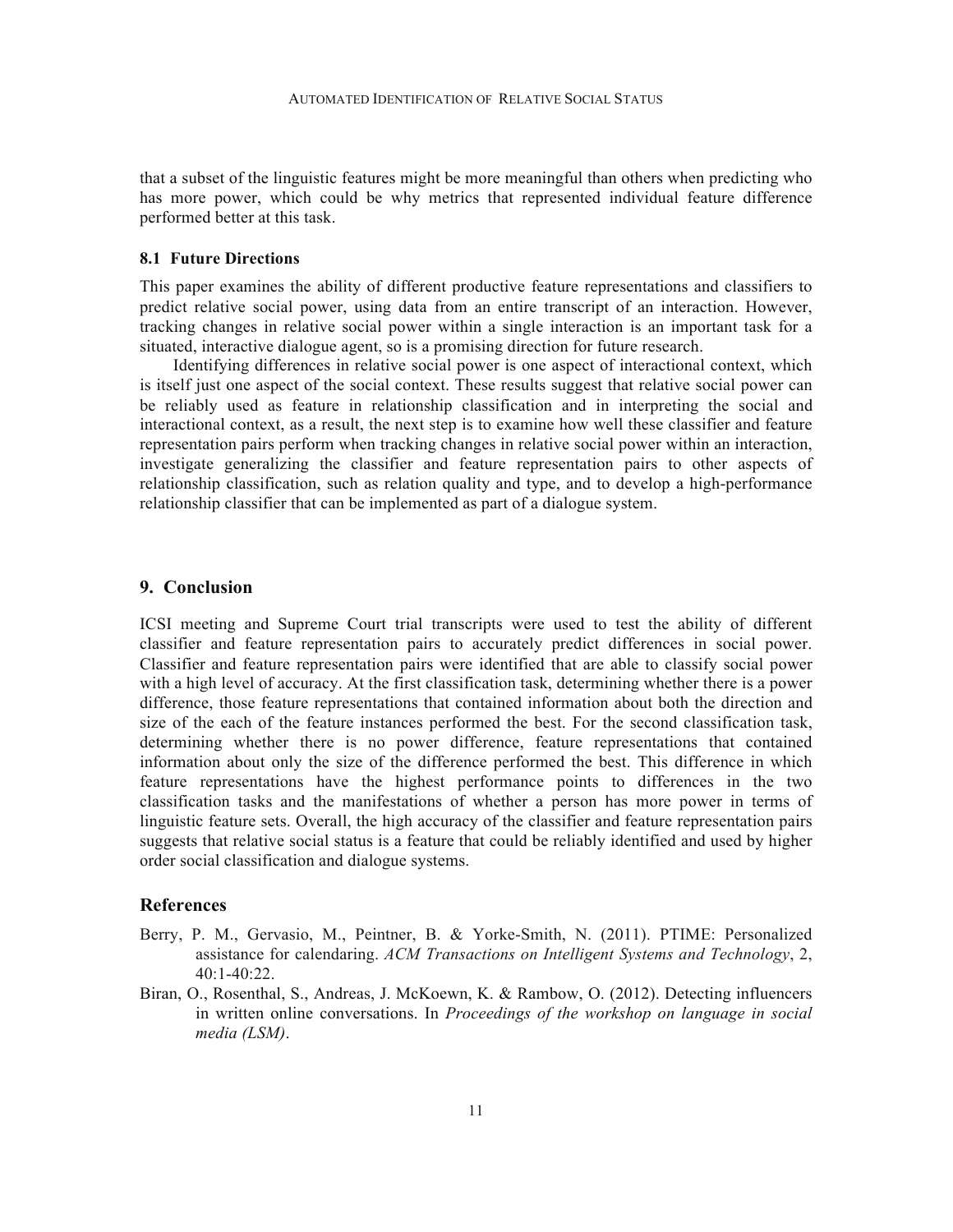- Bunt, H. & Black, B. (2000). The ABC of computational pragmatics. In H. C. Bunt and W. Black (Eds.), *Computational pragmatics: Abduction, belief and context* (pp. 25-46). Amsterdam: John Benjamins.
- Bramsen, P., Escobar-Molano, M., Pang, B. & Kleinberg, J. (2011). Extracting social power relationships from natural language. In *The 49th Annual Meeting of the ACL*, 773-782.
- CALO: Cognitive Assistant that Learns and Organizes. (n.d.). Retrieved February 24, 2015, from http://www.ai.sri.com/project/CALO
- Danescu-Niculescu-Mizil, C., Pang, B., Lee, L., & Kleinberg J. (2012). Echoes of power: Language effects and power differences in social interaction. Proceedings of WWW 2012.
- de Weerd, H., Verbrugge, R. and Verheij, B. (2014) Theory of mind in the Mod game: An agentbased model of strategic reasoning. In A. Herzig and E. Lorini, (Eds.), *Proceedings of the European Conference on Social Intelligence (ECSI-2014), CEUR Workshop Proceedings 1283*, (pp. 128-136).
- Duranti, A. (1988). Ethnography of speaking: Toward a linguistics of the praxis. In F. Newmeyer (Ed.), *Linguistics: The Cambridge Survey*, vol. 4, pp. 210-228. Cambridge, UK: Cambridge University Press.
- Fitzsimons, G.M. & Kay, A.C. (2004). Language and interpersonal cognition: Causal effects of variation in pronoun usage on perceptions of closeness. *Society for Personality and Social Psychology, Inc.*, 547-557
- Giles, H. (2008). Communication Accommodation Theory. *Engaging theories in interpersonal communition: Multiple perspectives*, 161-173.
- Gonzales, A.L., Hancock, J.T. & Pennebaker, J.W. (2009). Language style matching as a predictor of social dynamics in small groups. *Communication Research*, 20, 1-17.
- Guo, F., Blundell, C., Wallach, H. & Heller, K. (2015). The Bayesian Echo Chamber: Modeling social influence via linguistic accommodation. In *Proceedings of the 18th International Conference on Artificial Intelligence and Statistics (AISTATS)*. San Diego, USA.
- Huffaker, D. (2010). Dimensions of leadership and social influence in online communities. *Human Communication Research*, 36, 593-617.
- Itakura, H. (2001). Describing conversational dominance. *Journal of Pragmatics*, 1859-1880.
- Janin, A., Baron, D., Edwards, J., Ellis, D., Gelbart, D., Morgan, N., Peskin, B., Pfau, T., Shriberg E., Stolke, A., & Wooters, C. (2004). ICSI Meeting Speech LDC2004S02. Web Download. Philadelphia: Linguistic Data Consortium, 2004.
- Kacewicz, E., Pennebaker, J.W., Davis, M., Jeon, M. & Graesser, A. (2014). Pronoun use reflects standings in social hierarchies. *Journal Of Language and Social Psychology*, 125-143.
- Kim, D., Henderson, M., Gasic, M., Tsiakoulis, P. and Young, S. (2014). The Use of Discriminative Belief Tracking in POMDP-based Dialogue Systems. *IEEE SLT 2014*, Lake Tahoe, NV.
- Labov, W. (1966). *The social stratification of English in Ney York City*. Center for Applied Linguistics. Washinton, DC.
- Lance, G. N. & Williams, W.T. (1967). Mixed-data classificatory programs I Agglomerative systems. *Australian Computer* Journal, 1, 15–20.
- Litman, D.J. & Silliman, S. (2004). ITSPOKE: An intelligent tutoring spoken dialogue system. *HTL-NAACL – Demonstrations 2004 Demonstration Papers at HTL-NAACL 2004*, 5-8.
- Locher, M.A. (2004). *Power and politeness in action: Disagreements in oral communication Language, Power, and Social Process*. Berlin: Mouton de Gruyter.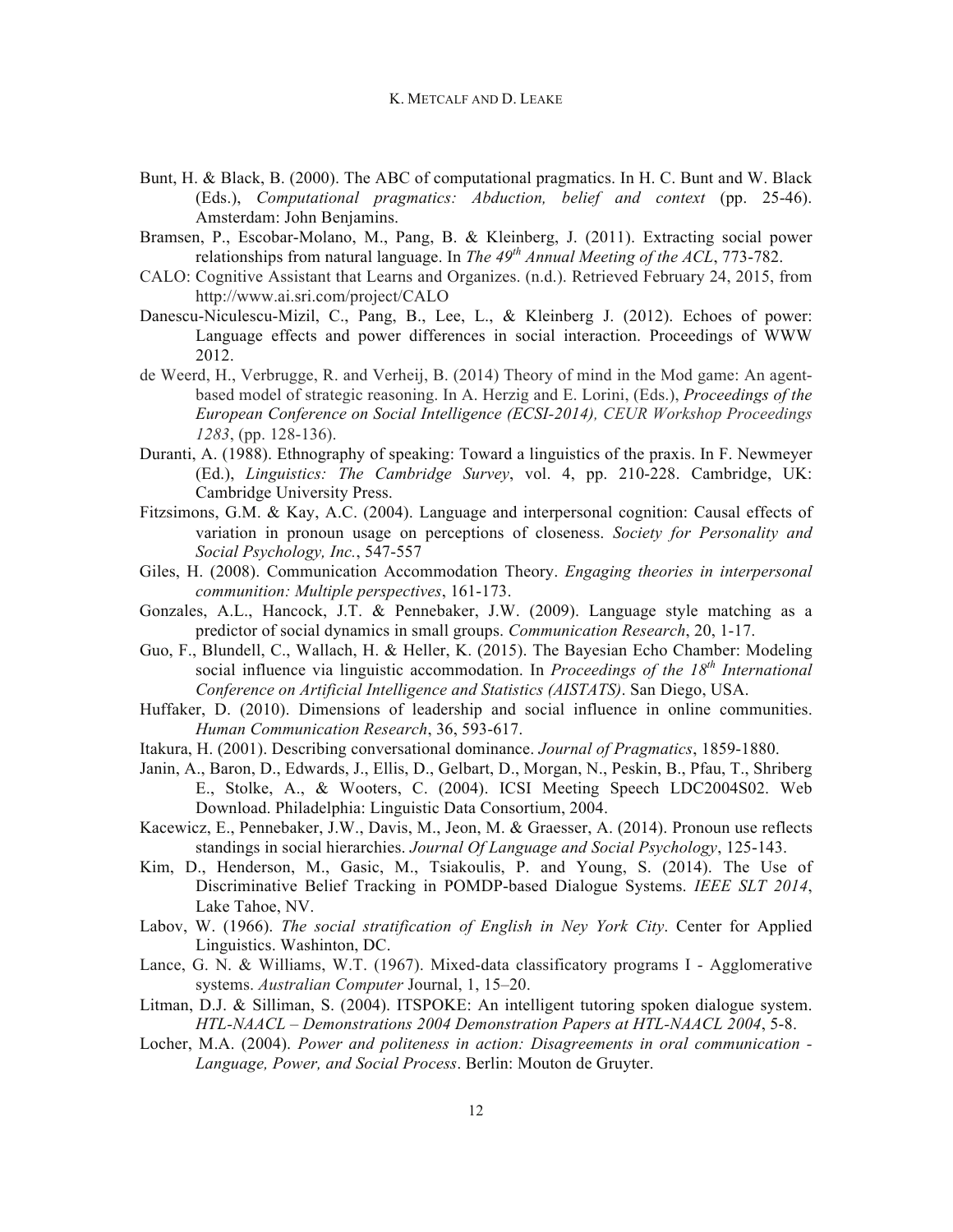- Macaulay, R.K.S. (1977). *Language, social class, and education: A Glasgow study*. Edinburgh, UK: University of Edinburgh Press.
- Madani, O. & Yu, J. (2011). Discovery of Numerous Specific Topics via Term Co-Occurrence Analysis. (569) California: SRI International.
- Mairesse, F. & Young, S. (2014). Stochastic Language Generation in Dialogue Using Factored Language Models. *Computational Linguistics*, 40, 763-799.
- Mazur, A. & Cataldo, M. (1989). Dominance and deference in conversation. *Journal of Social Biological Structures*, 87-99.
- Moon, S., Potdar, S. & Martin, L. (2014). Identifying student leaders from MOOC discussion forums thorugh language influence. In *Proceedings of the 2014 Conference on Empirical Methods in Natural Language Processing (EMNLP)* (pp. 15-20). Doha, Qatar.
- Myers, K., Kolojejchick, J., Angiolillo, C., Cummings, T., Garvey, T., Gervasio, M., Haines, W., Jones, C., Knittel, J., Morley, D., Ommert, W. & Potter, S. (2011). Learning by Demonstration Technology for Military Planning and Decision Making: A Deployment Story. In *Proceedings of the Conference on Innovative Applications of Artificial Intelligence (IAAI-11)*.
- Nguyen, V.A., Boyd-Graber, J., Resnik, P., Cai, D.A., Midberry, J.E. & Wang, Y. (2014). Modeling topic control to detect influence in conversations using nonparametric topic models. *Machine Learning*, 95, 381-421.
- Pedregosa, F., Varoquaux, G., Gramfort, A., Michel, V., Thirion, B., Grisel, O., Blondel, M., Prettenhofer, P., Weiss, R., Dubourg, V., Vanderplas, J., Passos, A., Cournapeau, D., Brucher, M., Perrot, M., & Duchesnay, E. (2011). Sciki-learn: Machine learning in Python. *The Journal of Machine Learning Research*, 2825-2830.
- Pennebaker, J. (2011). *The secret life of pronouns: What our words say about us*. New York, NY: Bloomsbury Press.
- Prabhakaran, V. & Rambow, O. (2013). Written dialogue and social power: Manifestations of different types of power in dialogue behavior. *International Joint Conference on Natural Language Processing* (pp. 216-22). Nagoya, Japan.
- Rayner, M., Hockey, B.A., Chatzichrisafis, N., Farrell, K. & Renders, J.M. (2005). A voice enabled procedure browser for the International Space Station. *ACLdemo 2005 Proceedings of the ACL 2005 on Interactive poster and demonstration sessions*, 29-32.
- Refanidis, I., Alexiadis, A. & Yorke-Smith, N. (2011). Beyond Calendar Mashups: Intelligent Calendaring. *In Proceedings of ICAPS'11 System Demonstrations*. Freiburg, Germany.
- Rienks, R., Zhang, D., Gatica-Perez, D. & Post, W. (2006). Detection and application of influence rankings in small group meetings. In *Proceedings of the international conference on multimodel interfaces, ICM 2006*.
- Romaine, S. (2002). Language and social class. In N. J. Smelser & P. B. Baltes (Eds.), *International Encyclopedia of the Social and Behavioral Sciences* (pp. 8308-8312). Oxford: Pergamon.
- Ross, A.S.C. (1954). Linguistics class indicators in present-day English. *Neuphilologische Mitteilungen*, 171-185.
- Rowe, R., Creamer, S., Hershkop, S. & Stolfo, S.J. (2007). Automated social hierarchy detection through email network analysis. In *Proceedings of the 9th WebKDD and 1st SNA-KDD 2007 workship on Web Mining and Social Network Analysis, ACM*.
- Schaul, T., Bayer, J., Wierstra, D., Yi, S., Felder, M., Sehnke, F., Ruckstie, T., &Schmidhuber, J. (2010). PyBrain. *Journal of Machine Learning Research*, 743-746.